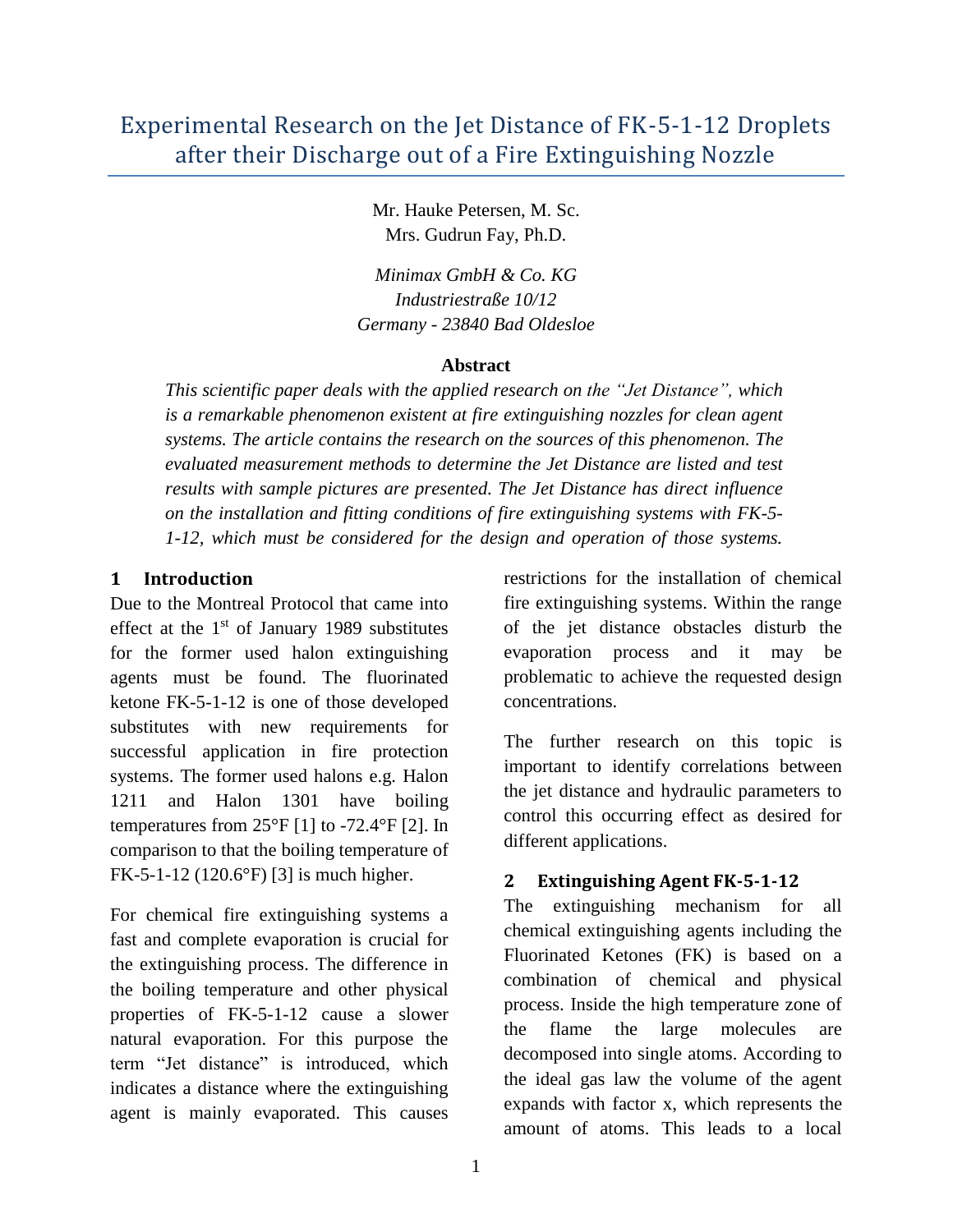reduction of the oxygen concentration inside the flame zone. The molecule decomposition causes local inertization [4]. The extinguishing agent FK-5-1-12 molecule consists of 19 different atoms and therefore it has a high molecular weight. The density of the liquid at standard conditions is 1.6 kg/l or  $99.9$  lb/ft<sup>3</sup> [3]. Thus the expanding effect is high.

Cooling of the protection area is induced by the molecule decomposition with subsequent recombination process. The chemical process consumes energy, therefore the ambient temperature decreases. For FK-5-1- 12 the drop typically reaches 45 - 50 °F (8 – 10 °C) [4] after the flooding process. Protection of electric fire loads is a typical application for FK-5-1-12. The fire growth velocity in those environments is usually slow. Data Center hazards present the main application field for fluorinated ketones. The range of design concentration for typical hazards is  $4 - 6$  Vol% [3]. Saturation at ambient pressure and a common room temperature of 68-70 °F is about 32 Vol% shown in *[Figure 1](#page-1-0)*.



<span id="page-1-0"></span>**Figure 1 Vapor pressure and concentration in air**

For the physical decomposition of the FK-5- 1-12 molecules it is necessary to transform the extinguishing agent into gaseous state. Within the standard conditions the agent remains liquid. Therefore, entire evaporation must be forced. The evaporation process is basically influenced by the difference between the agent temperature and the

boiling point and by the degree of atomization. Small droplets increase the specific surface area between liquid and air. Thus a small temperature difference between local agent temperature and boiling point and a very fine spray is crucial for an effective evaporation.

#### **3 Effective Evaporation**

Spray nozzles for liquid stored fire extinguishing agents are designed to develop fine spray with small droplets. This enhances the evaporation of the liquid agent as soon as it has left the nozzle orifices.



**Figure 2 Turbulent jet decomposition**

Several physical effects [5] destabilize the free jet and are responsible for the jet decomposition.

- Aerodynamic interaction between surface area and ambient air
- Radial velocity components due to turbulent nozzle flow
- Variation in velocity profile at the nozzle outlet
- Pressure fluctuations of the liquid within the nozzle
- Instability due to surface tension
- Physical cavitation phenomena

The most influencing parameters for the spray are the flow velocity at the outlet and the pressure difference between the pressure inside the nozzle and the ambient pressure. The significant geometry parameters of the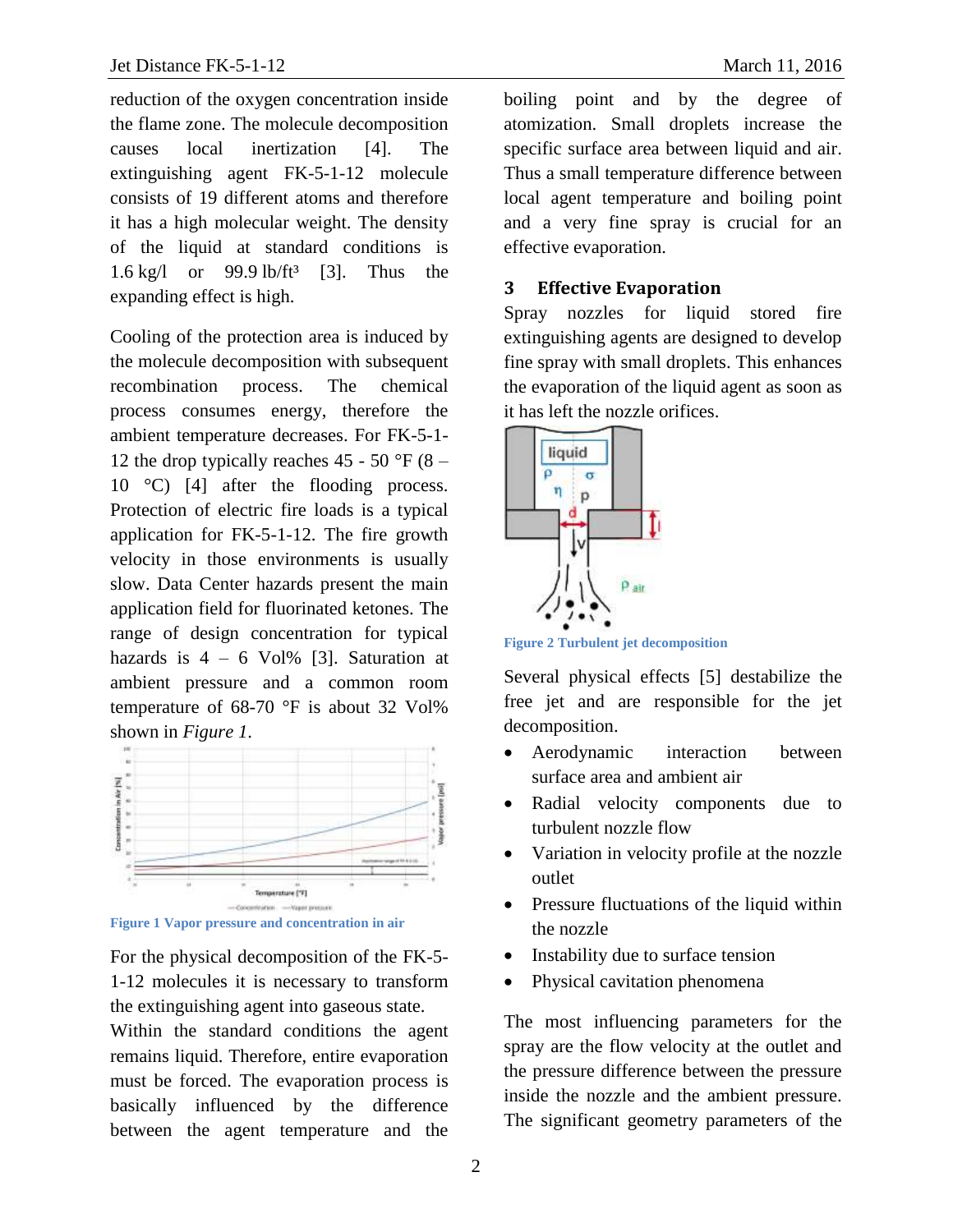nozzle are the diameter of the orifice and the length of the orifice channel.

The physical properties of the liquid, such as density, viscosity and surface tension, are important for the behavior of the jet and the droplets. As soon as the liquid enters the room outside the nozzle there is interaction with the surrounding gas, mostly air.

### **4 State of the Art**

The valid nozzle (*[Figure 3](#page-2-0)*) for the tests is designed for the use of the extinguishing agent FK-5-1-12. The main intention of the design is to vaporize the agent with fewest limitations concerning e.g. spray barriers and room height.



<span id="page-2-0"></span>The geometry parameters which guide the jet stream at every orifice of the nozzle head are marked in red. The nozzles are designed to cover a room that is placed around the nozzles location. Therefore a number of 16 free jets are symmetrically distributed around the body. The nozzle orifices have a diameter of 0.15 inch and the nozzle body is connected with a ½" NPT thread.

For the use of the NCD nozzle there are restrictions concerning installations and walls (see [Figure 4\)](#page-2-1). The jets from the boreholes throw droplets and induce turbulent movement inside the protection zone. To keep nozzle numbers low it is desirable to achieve a large operation radius, which results in a strong straight jet. As a

disadvantage more large droplets with a high impulse occur and the evaporation needs more space.



- <span id="page-2-1"></span>2. Minimum distance to obstacle
- 3. Maximum width of obstacle
- 4. Maximal length of room side

When there are obstacles near a strong jet with large and far flying droplets it will cut off the free path of the jet significantly. The liquid agent hits the obstacle, flows downwards and remains liquid. An obstacle with large width will stop even more agent from evaporation.

#### **5 Test setup & Methods**

The principle object of the tests is to measure the jet distance with different methods. The chosen methods for this test series combine measurement of different physical properties and are the following.

- Digital Reflex Camera
- Infrared Camera
- Thermocouples
- Tape measure (qualitative indicator)

To validate the results of a single method they are compared to the other applied measurement methods.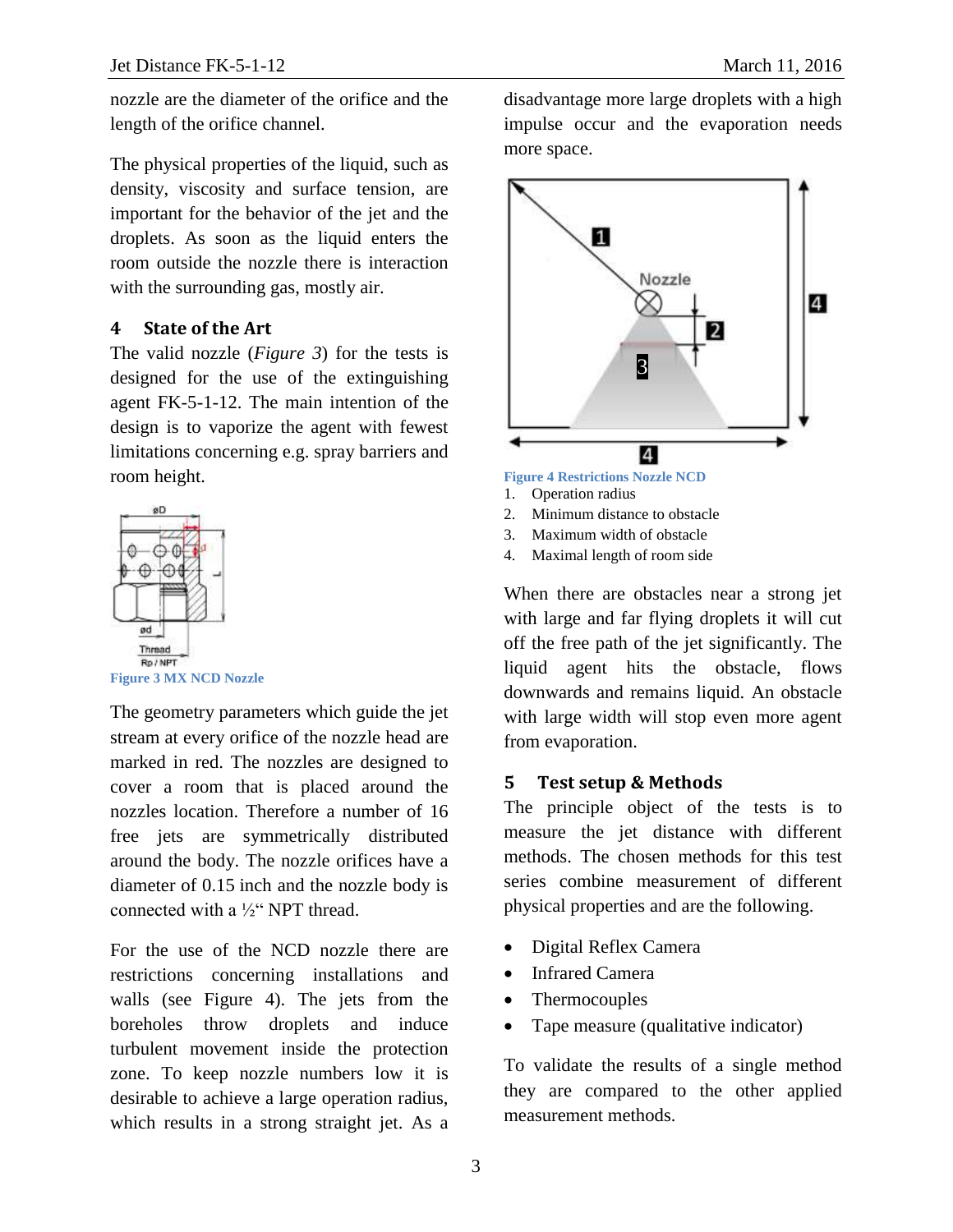The camera is used to detect the droplets and differentiate between the areas where droplets or steam exists. But it is not possible to distinguish between agent droplets or water droplets out of the humidity of the ambient air. Neither can be seen, if there is evaporation in all areas where liquid drops exist.

The infrared camera measures the temperature gradient of the field. Where evaporation takes place, energy is consumed and the temperature will decrease. In areas where local saturation of the agent is reached, no more agent can turn from liquid into gas. The agent will remain liquid there and it passes the region without changing its temperature.



<span id="page-3-0"></span>**Figure 5 Test setup optical measurements**

The arrangement of the test setup for the optical measurement is represented exemplary in [Figure 5.](#page-3-0) Details of the hydraulic setup and other measurement spots are neglected within this figure.

The nozzle is placed in the center and the spray direction is, neglecting a certain angle due to inertia ( $\alpha \le 10^{\circ}$ ), parallel to the ground. The discharge process is recorded by the camera from the top. In the test setup it is mounted on a moveable ceiling to adjust the field of view to the required position. Especially for the use of different cameras this is an important feature. The spotlights for the specified illumination are

surrounding the test setup and focused on the nozzle.

To avoid disturbances within the picture processing it is important to illuminate only the particles in the test room. Special designed frames prevent the direct illumination of the ground and the camera. The qualitatively illuminated area is visible on Fig. 5 within the orange lines. Reducing the influence of heat from the spotlights towards the spray nozzles, they are placed in a distance where no more influence is noticeable.

The general idea of the shown setup is to illuminate the particles within the field of view and keep the rest black. For this purpose black background plates are installed and special frames for the spotlights are used. In the post processing the pictures are inverted for the evaluation of the jet distance.

Thermocouples where placed along the center line of one jet. The data of the thermocouples show the change of temperature along the line. In addition they give the temperature of the midline of the jet. The data of the thermocouples could be used as a reference point for the gradient data of the infrared camera.

# **6 Results of test data**

The recorded pictures or data of the different used measurement methods are shown and explained subsequently. In [Figure 6](#page-4-0) the spray pictures recorded with a digital reflex camera are shown. The sample rate of the video is 25 frames per second and the optical resolution is determined with 0.1 inch per pixel. On this series of pictures the development of the nozzle jets can be observed. The visible snap shots are in a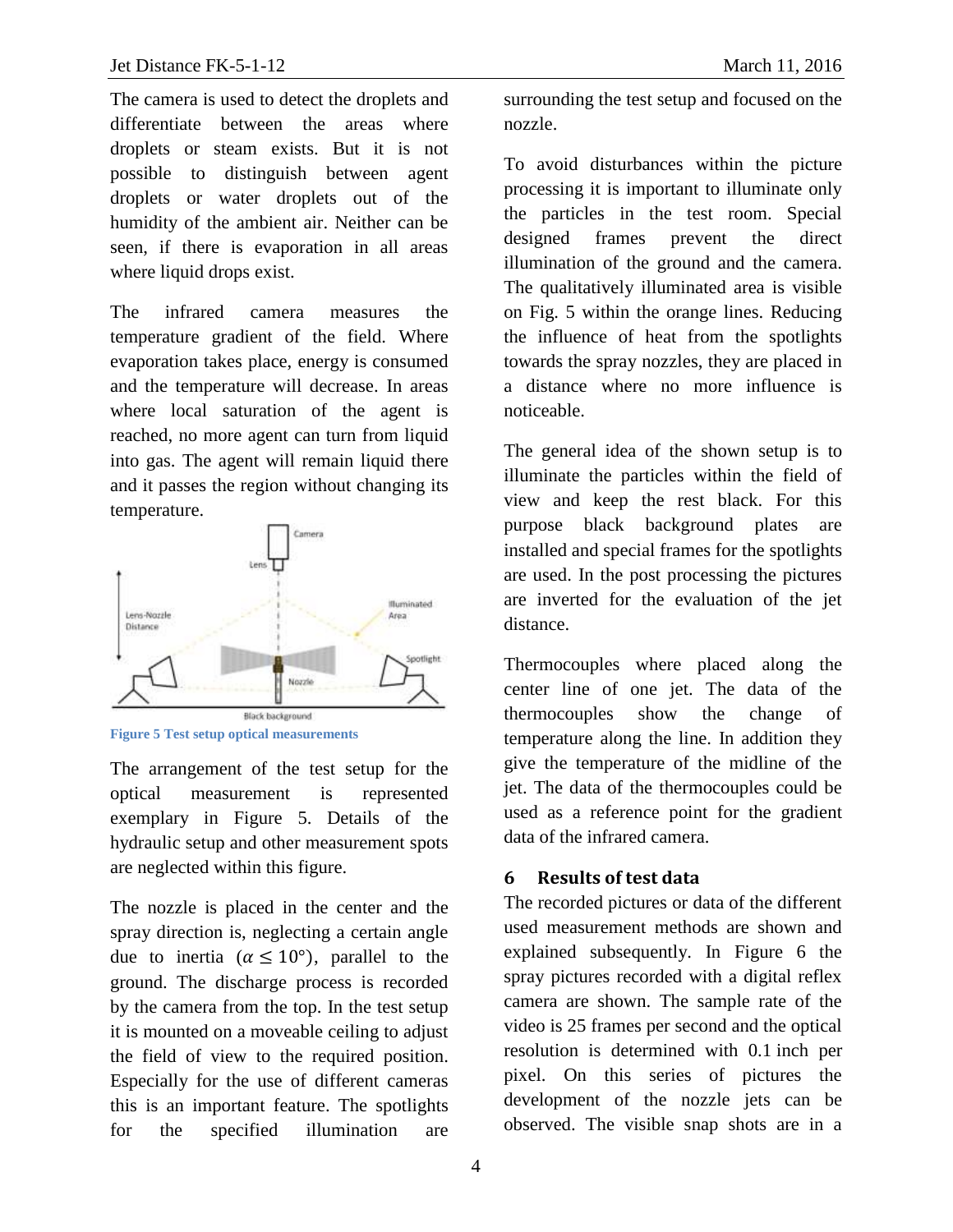defined range from 1 to 9 seconds after starting the discharge.

A completely developed jet is reached within less than one second after the discharge of the air out of the pipe system.



**Figure 6 Jet development pictures by camera**

<span id="page-4-0"></span>For the determination of the jet distance from optical pictures a verified jet fragmentation is necessary. In [Figure 7](#page-4-1) the jet is divided into three different regions.



**Figure 7 Jet fragmentations**

<span id="page-4-1"></span>There is a first region of straight jet with sharp borders between jet surface and environment. Droplets in this region have a clear main direction of velocity. The straight jet is followed by a transition zone where the jet decomposes gradually. Interactions between jet surface and ambient air become dominant. The jet decomposes in waves but the main flow direction is still recognizable.

The third region, far from the source point, is more or less an undirected gas cloud. Small droplets and steam move around with changing direction and low velocity.

Next to the pictures in [Figure 6](#page-4-0) the same tests are performed with an IR (infrared) camera and shown in [Figure 8.](#page-4-2) The IR camera records a defined two-dimensional measurement field. For a time range of  $t =$ 1... 6 seconds a clear-cut star shaped spray pattern is visible. After that time range a gas cloud covers the field of view and the measurement is significantly distorted. The camera observes the surface of the cloud and is not anymore able to reach the center of the jet. The minimal temperature is measured in a distance of 12 inch, towards the nozzle outlet, with a temperature of 36.6°F.



<span id="page-4-2"></span>**Figure 8 Jet development pictures by IR camera**

As a result of the combination from recorded IR and reflex camera pictures [Figure 9](#page-5-0) is developed. The time of the composition is 3 seconds after the start of the discharge, when the jet is fully developed. The averaged visible length of the straight jet achieves values up to 4 feet. The resulting jet distance (radius) of this sample is  $l_{id} = 2 ft$ . As a consequence obstacles inside this radius should be absolutely avoided. The particles will hit obstacles or walls, flow downwards, will not evaporate properly. This amount of agent is lost for the extinguishing process.